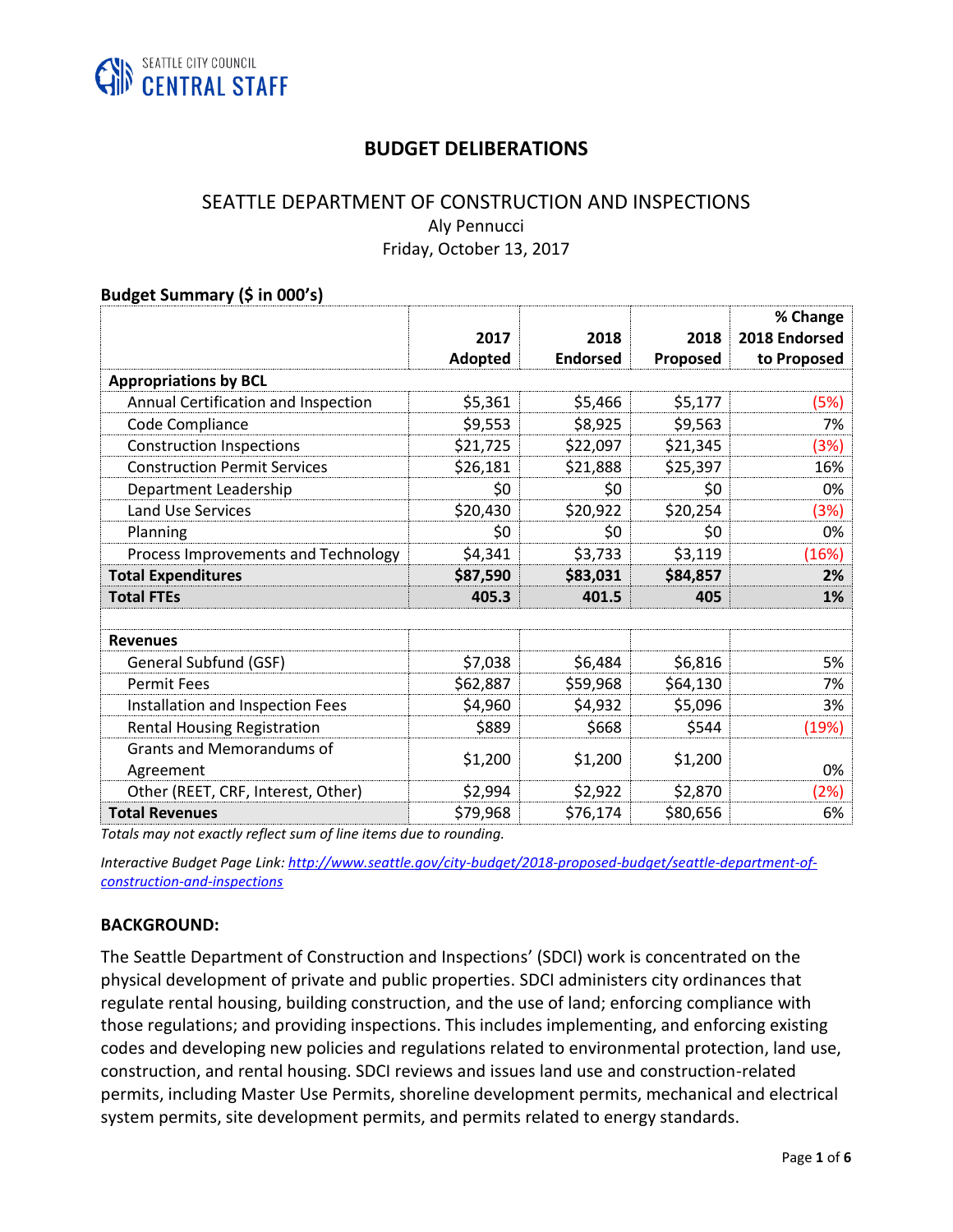SDCI's operations are primarily supported by fees necessary to support permitting and inspection work, with the exception of the Code Compliance Division, which is funded primarily by the General Fund.<sup>1</sup> SDCI's 2018 Proposed Budget is \$84.8 million, about \$1.8 million or two percent higher than the Council's 2018 Endorsed Budget. Approximatively eight percent of the department's budget is supported by the General Fund.

Budget and staffing additions in the 2018 Proposed Budget include:

- \$200,000 to implement the Tenant Landlord Resource Center, including one Planning & Development Specialist, Senior position (see additional discussion below).
- \$367,491 to account for items that were added to SDCI's budget through the 1st and 2nd Quarter Supplemental Budget Ordinances and for increased labor costs related to reclassification of 16 positions across SDCI.
- \$142,949 to expand project facilitation for land use and building permit projects identified as City priorities through a Land Use Planner III position.
- \$113,594 to support department outreach and engagement efforts to raise public awareness of permitting and code enforcement processes as well as code development, rental housing, and tenant protection programs through a Public Relations Specialist position.

## **ISSUE IDENTIFICATION:**

 $\overline{a}$ 

## **1. Tenant Landlord Resource Center**

In 2017, the Council requested that SDCI prepare a proposal for a Tenant Landlord Resource Center in coordination with other city departments and in consultation with stakeholders (see 2017 [SLI 144-1-A-1\)](http://seattle.legistar.com/LegislationDetail.aspx?ID=2930759&GUID=383C30AB-A709-4EFE-B562-6207540CB390&Options=Advanced&Search=). In addition to the SLI request, Council added the following one-time GSF resources in 2017 that enhanced funding for outreach and education for tenant and landlords: (1) \$65,000 to develop a new website to help renters and landlords navigate Seattle's rental regulations and (2) \$50,000to support coordinated outreach efforts and prepare educational materials to better inform tenants and landlords of their rights and responsibilities under Seattle's rental regulations, with a focus on outreach to communities with limited English proficiency and immigrant and refugee communities. The webpage is under development and is expected to be completed and launched in December 2017. SDCI is continuing to conduct outreach work to tenants and landlords.

The Proposed Budget adds \$200,000 to support the Tenant Landlord Resource Center (working title "Renting in Seattle") to improve services to renters and landlords through improved communication; outreach, including to historically underrepresented communities; and crossdepartmental coordination. The budget also funds the following implementation steps in 2018:

• Establish and staff a single point of entry for renters and landlords seeking information through a dedicated phone-line and the soon to be launched Renting in Seattle website (no new resources proposed beyond those endorsed);

<sup>&</sup>lt;sup>1</sup> The setting of SDCI regulatory fees are governed by the principles set forth i[n Resolution 29502,](http://clerk.ci.seattle.wa.us/~scripts/nph-brs.exe?s1=&s3=29502&s2=&s4=&Sect4=AND&l=200&Sect2=THESON&Sect3=PLURON&Sect5=RESNY&Sect6=HITOFF&d=RESF&p=1&u=%2F%7Epublic%2Fresny.htm&r=1&f=G) which resulted from a 1996 Program and Funding Study of the, then, Department of Construction and Land Use.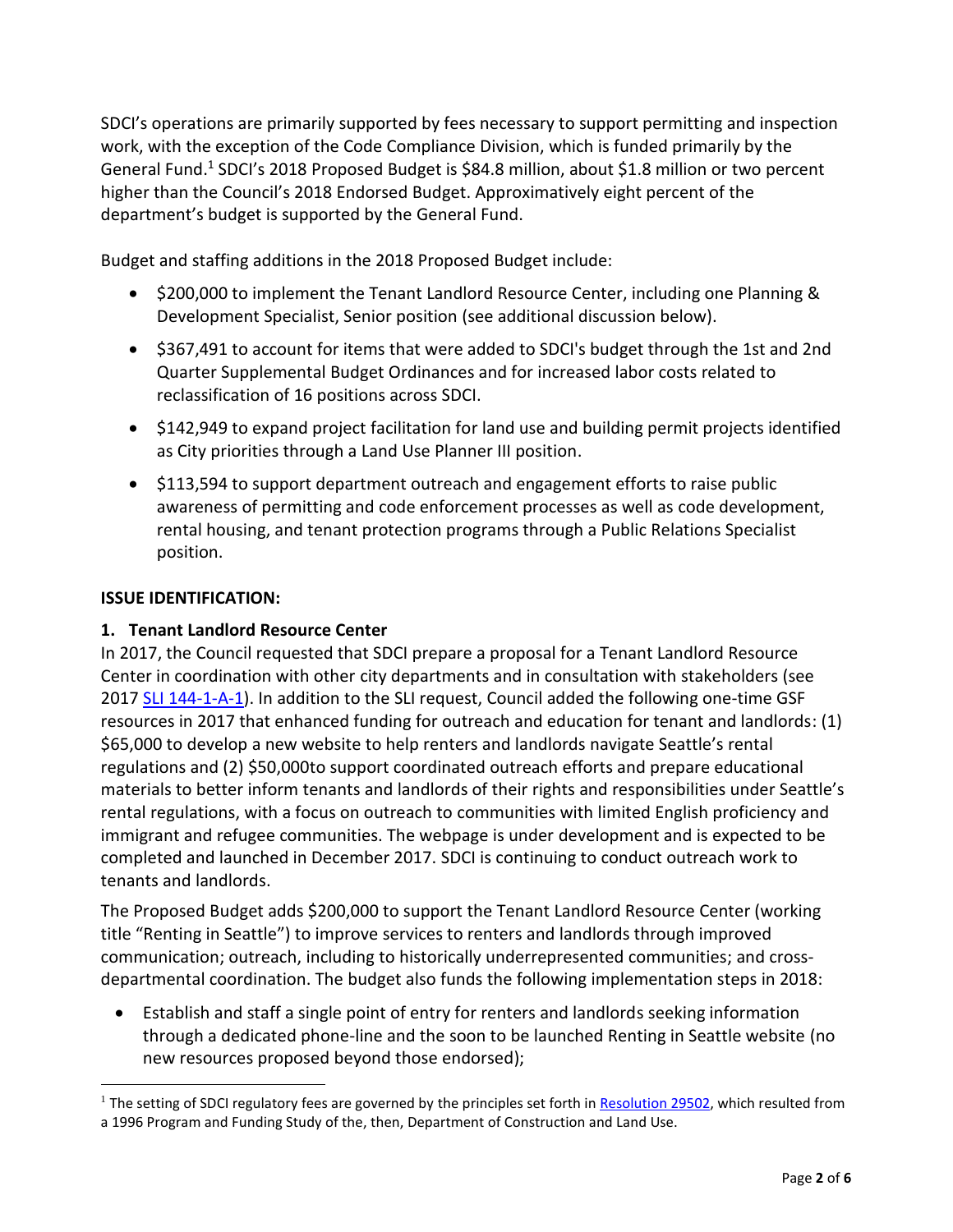- Develop, translate, and maintain new materials such as a renter's handbook (\$55,000) and video on key City rental rules (\$7,000);
- Add resources for community liaison support from the Department of Neighborhoods (DON), including interpretation services (\$6,000); and
- Fund a 1.0 FTE regular ongoing position (Planning & Development Specialist Sr) to lead and manage the new work (\$132,000).

Existing resources in SDCI will also support the resource center. This includes five positions in the Property Owner and Tenant Assistance group, focused entirely on tenant assistance; three housing/zoning technicians who staff the phone lines and respond to online and email questions and complaints; and 12 inspectors and two supervisors who follow-up on complaints and ongoing cases. Inspectors respond to a broad range of housing and zoning complaints and are not solely focused on tenant and landlord assistance. In addition to the resources described above, Councilmembers may want to consider expanding the proposed scope of the resource center.<sup>2</sup> This could include the following:

- Increase support to work with DON's community liaisons. SDCI's original proposal included \$25,000 for work with community liaisons and \$20,000 for ethnic media advertising. The proposed budget provides \$6,000 for this work, in addition to resources that support the regular course of business for DON that includes distributing information and educational material on a variety of programs and services at citywide outreach events.
- Add resources to provide ongoing grants to community based organizations to provide information and key services to renters*.* The Human Services Department (HSD) currently has contracts with three community organizations to provide services such as legal aid, foreclosure prevention, tenant counseling, technical assistance and workshops. In 2017, the City provided approximately \$715,000 in funding for these services via HSD to the Legal Action Center, Tenants Union, and Solid Ground. SDCI consulted with these community organizations and others as they developed the proposal for the resource center. After being consulted, several organizations submitted preliminary proposals for expanded services that would require approximately \$370,000 in additional funding.
- Request that SDCI works with HSD in 2018 to provide more strategic direction in how grants and contracts to partner organizations are deployed. This could include identifying service gaps, better alignment between City and partner services, a broader look at potential partnership opportunities, and opportunities for efficiencies in service delivery.
- Add resources for updating and developing new informational materials to convey basic information and promote the web and phone portals contacts (\$5,000). This could include low cost items like refrigerator magnets or key chains.
- Add phone line staffing (1.0 FTE Housing/Zoning Technician, \$88,000/year). To minimize upfront expenses, SDCI proposed to monitor call volume and ask for new staffing later in 2018 if needed. Calls and emails, not including communications about the Rental Registration Inspection Ordinance, have grown 67 percent over the past six years, and the dedicated phone line, along with expanded tenant outreach and education, will likely increase contacts to SDCI.

 $\overline{a}$ 

<sup>&</sup>lt;sup>2</sup> Note that resources for the Tenant Landlord Resource Center are not permit fee eligible and would require General Fund support.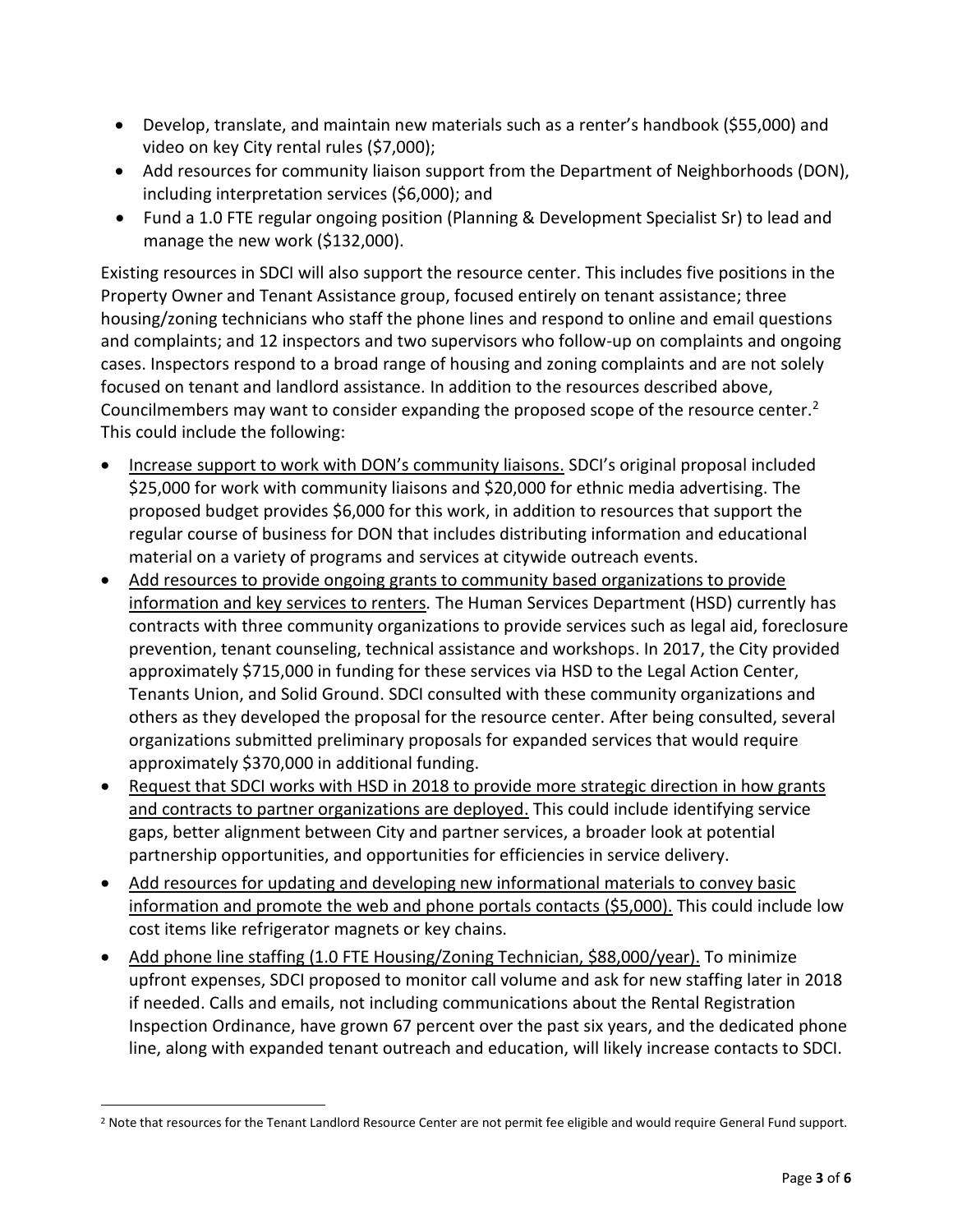## **Options:**

- A. Add resources for some combination of the budget actions described above to broaden the reach of the resource center (also see item #3 under the "Budget Actions Proposed by Councilmembers as of 10/09").
- B. Approve the Mayor's proposed budget.

## **2. Code Development Program Staffing**

The Code Development Program develops and updates the Land Use Code and other related codes to help ensure that development conforms to the goals and policies of the Comprehensive Plan, new development trends, Executive and Council priorities, and new state and federal regulations. The Code Development Program in SDCI is funded with General Funds.

The Mayor's proposed 2017 budget recommended the conversion of a sunset position to a regular ongoing position in the Code Development Program. However, the Council adopted [GS 403-3-A-1,](https://seattle.legistar.com/LegislationDetail.aspx?ID=2892417&GUID=AF4568F3-D198-4239-8472-C260C06DFA1A&Options=Advanced&Search=) which re-established the original sunset date and reallocated the funding to the Office of Labor Standards for outreach and education work. As a result, the Code Development Program will not have sufficient staff to carry out all projects currently on its work program in 2018, including priority projects that the Mayor and Council have identified. This includes (1) developing an enhanced Vacant Building Monitoring program (see item #1 under the "Budget Actions Proposed by Councilmembers as of 10/09"), (2) updating processes for major institutions, (3) updating development standards and eligible land use code departures for schools, (4) working with OPCD and the Office of Economic Development to implement recommendations from the Industrial Lands Advisory Group, and (5) updating tree regulations.

#### **Options:**

- A. Add \$130,000 GSF (ongoing) to the SDCI Code Compliance BCL to convert the one FTE Senior Planning and Development Specialist position that would sunset in December 2017 to a permanent, ongoing position, and specify in the green sheet that Council expects that a portion of the Code Development Program's staff will carry out Council identified priorities and provide support for environmental review of Council initiated land use legislation.
- B. Approve the Mayor's proposed budget.

#### **BUDGET LEGISLATION AND PERFORMANCE MEASURES:**

#### **1. SDCI Fee Legislation**

Accompanying the budget, SDCI has sent a bill that would adjust fees and charges based on inflation. The bill also includes a restructuring of the inspection and enforcement fee for temporary noise variances, the introduction of a fee to recover costs associated with the review of hazardous tree removals that occur outside of Environmentally Critical Areas (ECA), and additional fee categories for certain ECA reviews in response to new requirements adopted in Ordinance [125248](https://seattle.legistar.com/LegislationDetail.aspx?ID=2876308&GUID=A6AA529C-F522-4816-8078-E5D5FE48D346&Options=Advanced&Search=) and [Ordinance 125292.](https://seattle.legistar.com/LegislationDetail.aspx?ID=3011261&GUID=A874E47F-BAAA-49F7-A605-0A989BF5F0A6&Options=Advanced&Search=) The fee adjustments proposed by this legislation will result in an estimated net increase in SDCI's 2018 fee-based revenue of \$966,208, equivalent to 1.4 percent of projected fee revenue. Fee revenues are designed to cover the costs of SDCI's permitting,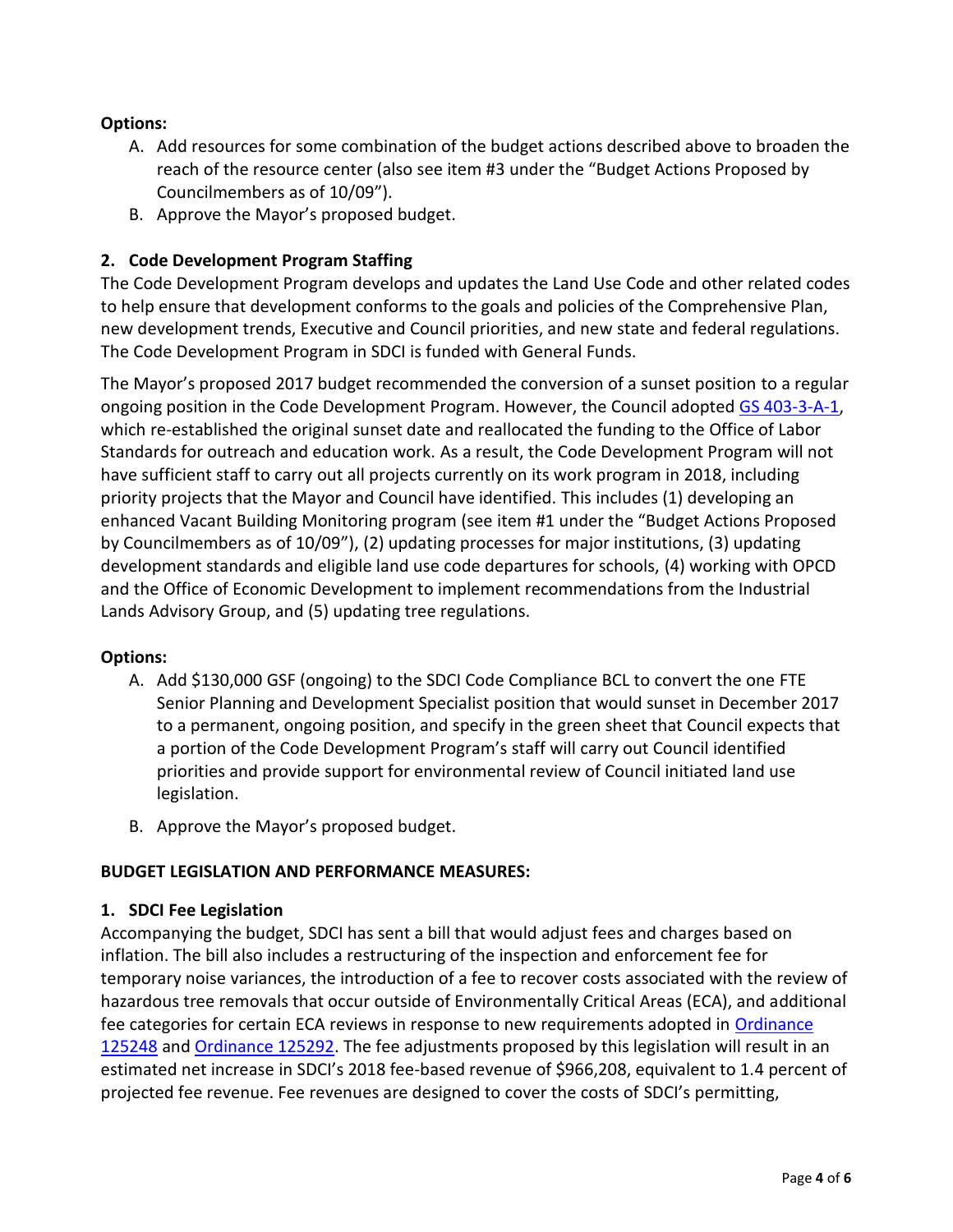inspection and enforcement functions and are used for those activities.

## **2. SDCI Emergency Tenant Relocation Assistance Legislation**

Accompanying the budget, SDCI has sent a bill that would increases the limit on the total dollar amount of unreimbursed emergency relocation assistance, advanced by SDCI to low-income tenants. The current limit, set in 2003, is \$50,000; the proposed legislation increases the limit to \$200,000. On occasion, SDCI has encountered situations where the total dollar value of unreimbursed emergency relocation assistance approached or exceeded the \$50,000 limit. Due to the urgent need of low-income tenants who sometimes must move with little notice, SDCI has proceeded to advance assistance to low-income tenants even when it meant exceeding the limit specified in the code. In most cases, property owners make reimbursement payments to the City within a few days to a few weeks after the emergency relocation assistance has been advanced by the City.

The proposed change provides SDCI with a more feasible limit to work within, so that emergency relocation assistance payments can be made to low-income tenants without violating the provisions of the Municipal Code.

## **3. SDCI Budget Performance Measures**

SDCI is one of nine departments that participates in the Budget Performance Measures pilot. As part of the City's ongoing work to track performance, the pilot connects performance information to actual spending and changes over time. There are four performance measures for SDCI: (a) efficient processing of construction permits; (b) efficient processing of land use permits; (c) timely inspections; and (d) timely compliance response times. SDCI is performing well against some measures and less well against others. Specifically, the data shows that SDCI is not consistently meeting goals for efficient review of complex land use and building permit application. This may be due to increased permit volumes.

Both the Executive and the Council have taken steps to make improvements in this area through business process changes, such as (a) providing resources to implement a new permitting system (this work is still underway); and (b) legislative changes, such a[s Ordinance 125429,](https://seattle.legistar.com/LegislationDetail.aspx?ID=3127226&GUID=494160C8-AEA0-4C45-AD08-E7DC75FE9D44&Options=Advanced&Search=) which was recently adopted by the Council to implement improvements to the City's Design Review Program. In addition, SDCI has contingent budget authority to increase staffing levels as need to address surges in workloads. In 2016, SDCI accessed contingent budget authority for 19 positions that are three-year, term-limited sunset positions.